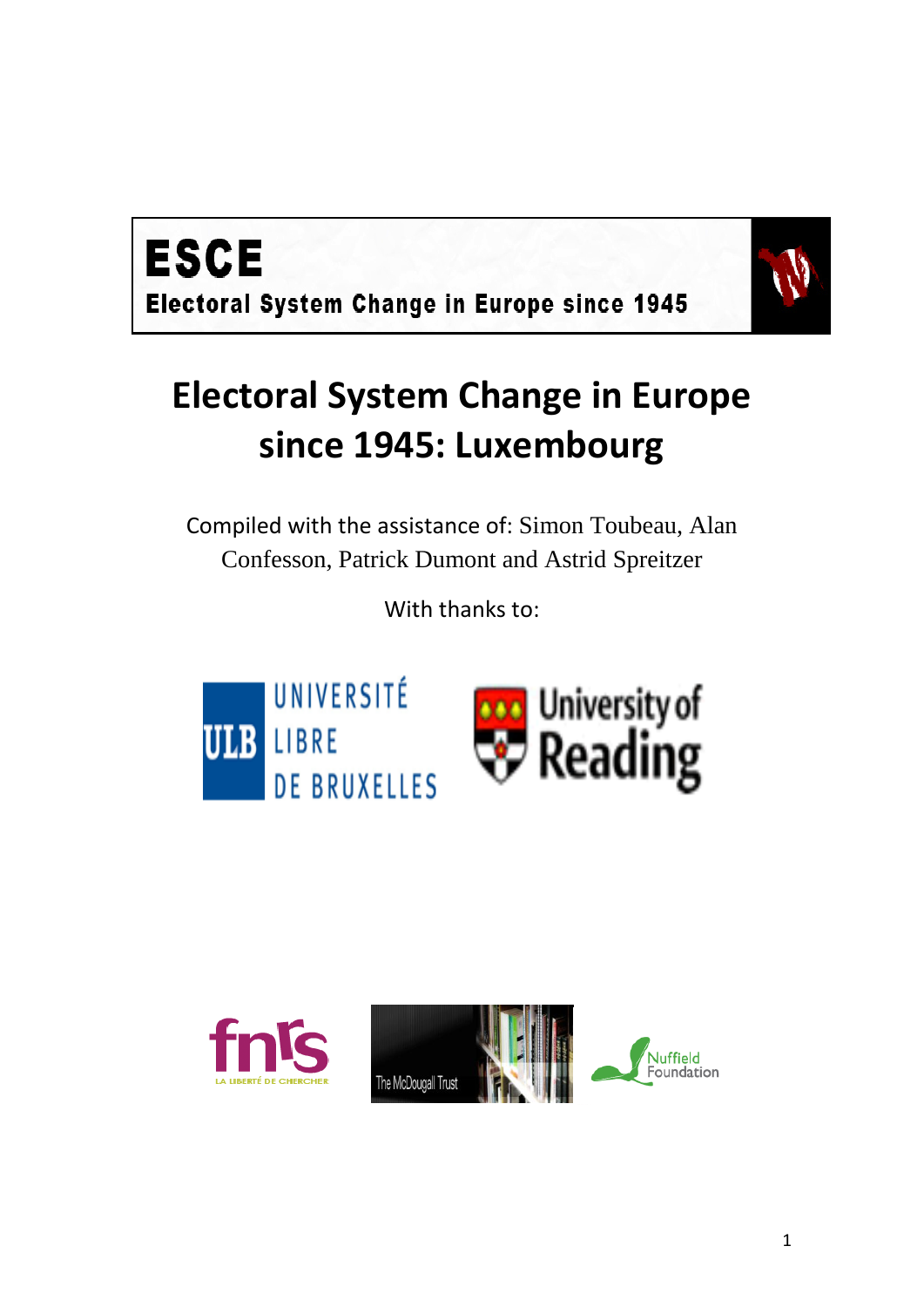

# **Section 1: Overview of Luxembourg's Electoral System Changes since 1990**

The electoral system used in Luxemburg has been very stable from 1945 to the present day. Members of the Chamber of Deputies are elected in four districts by proportional representation (since 1919), according to the Hagenbach-Bischoff method. The law allows voters to choose very freely among candidates by using preferential voting and panachage without restrictions.

The most significant changes in the period studied are variation in the size of the assembly, and in the allocation of seats among the four districts (North, East, South and Centre). Until 1988, seats were reallocated among districts every 10 years in accordance with the population living each district. Since 1988 (laws of 20 December 1988) a fixed number of MPs per district has been set.

# **Section 2: Relevant Electoral System changes in Luxembourg since 1945**

| Constitution of the<br>Grand Duchy of<br>Luxembourg                                                          |                                     | 17 octobre 1868                          | Department of State -<br>Central Service of<br>Legislation                      |
|--------------------------------------------------------------------------------------------------------------|-------------------------------------|------------------------------------------|---------------------------------------------------------------------------------|
| Law of 31 July 1924                                                                                          |                                     | 31 July 1924                             | Mémorial du Grand-<br>Duché du<br>Luxembourg, 5<br>septembre 1924               |
| Law of 31 July 1924                                                                                          |                                     | 31 July 1924                             | Journal Officiel du<br>Grand-Duché de<br>Luxembourg, 7<br>October 1963, p. 909  |
| Law of 20 December<br>1988, amending<br>article 51, al. 3 of the<br>Constitution                             | 20 December 1988<br>(assembly size) |                                          | Journal Officiel du<br>Grand-Duché de<br>Luxembourg, 21<br>December 1988, p. 19 |
| Law of 20 December<br>1988, setting the<br>number of deputies to<br>be elected in each<br>electoral district |                                     | 20 December 1988<br>(seats per district) | Journal Officiel du<br>Grand-Duché de<br>Luxembourg, 21<br>December 1988, p. 19 |
| Electoral Law of 18<br>February 2003                                                                         |                                     |                                          | Journal Officiel du<br>Grand-Duché de<br>Luxembourg, 21<br>février 2003         |

**Table 1. Summary of Luxembourg's Electoral Laws and Amendments since 1945**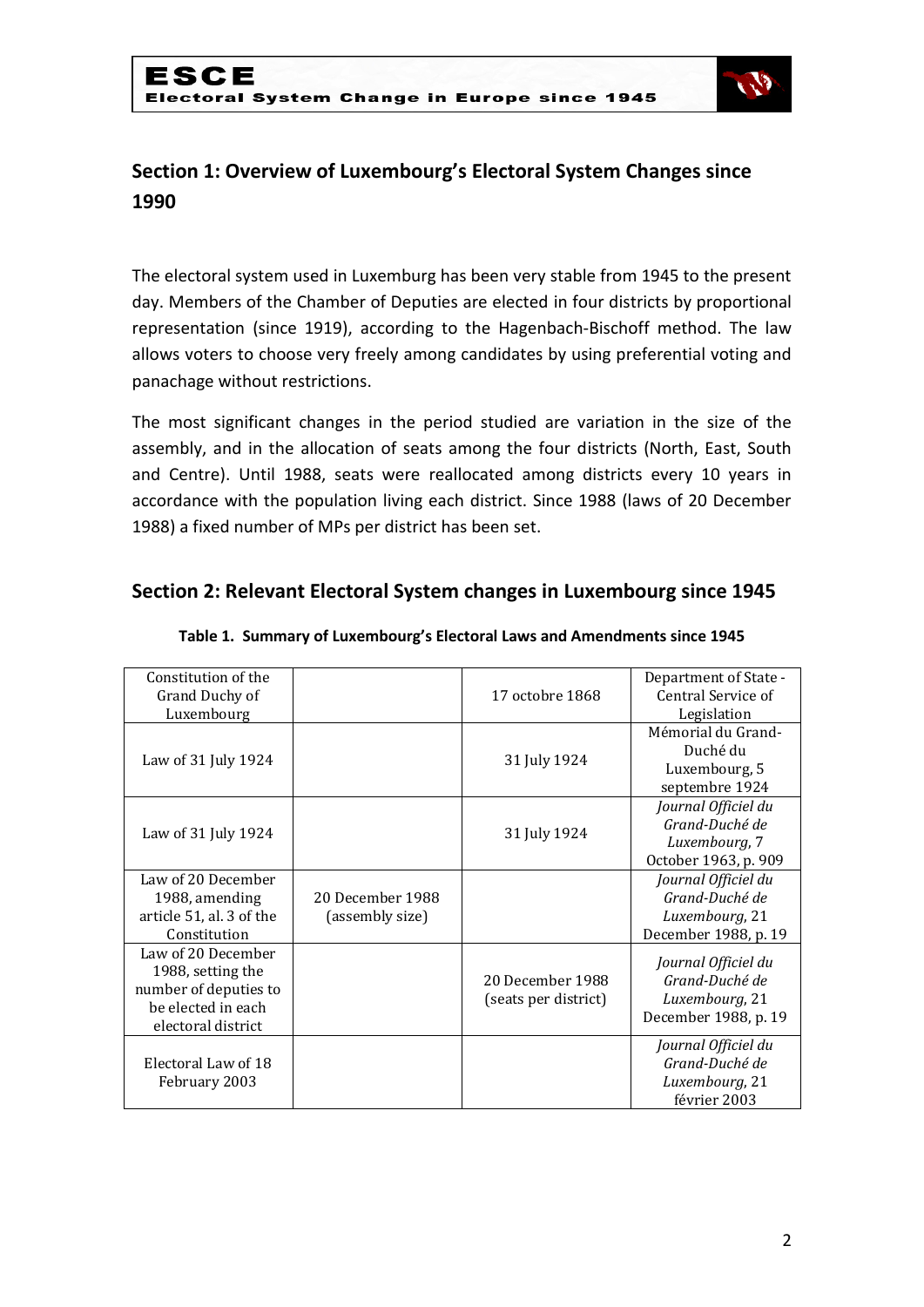

# **Section 3: Details of previous electoral systems and electoral system changes.**

# *3.1 The 1945 electoral system*

*Assembly size*: 51 members.

*Districts and magnitude*: 4 districts, the South with 20 seats, the Centre with 15 seats, the North with 10 seats and the East with 6 seats. The number of seats in each district is fixed by considering the population in the district.

*Nature of the votes that can be cast*: Voters can use preferential voting and panachage. A voter can vote for a list, in which case the list is considered to have received a number of votes equal to the number of votes that the voter was entitled to cast, or vote for candidates of his choice within one single list, or on different lists. Voters are allowed to give up to two votes to the candidate they support. Voters casting preference votes are allowed to cast as many preference votes as the number of MPs to be elected in the district. Each party list is given as many seats as the electoral quotient is contained in the number of votes cast for it (list votes and votes for candidates of the list).

*Party threshold*: There is no electoral threshold.

*Allocation of seats*: seats are allocated by proportional representation according to the method of Hagenbach-Bischoff: the remaining seats are allocated to lists with the highest average after the second count.

*Compulsory voting*: voting is compulsory for people under 70 years old

*Voting age*: 21 years old

# *3.2 The 1951 electoral system*

*Assembly size*: 52 members.

*Districts and magnitude*: 4 districts, the South with 20 seats, the Centre with 16 seats, the North with 10 seats and the East with 6 seats. The number of seats in each district is fixed by considering the population in the district.

*Nature of the votes that can be cast*: No change.

*Party threshold*: No change.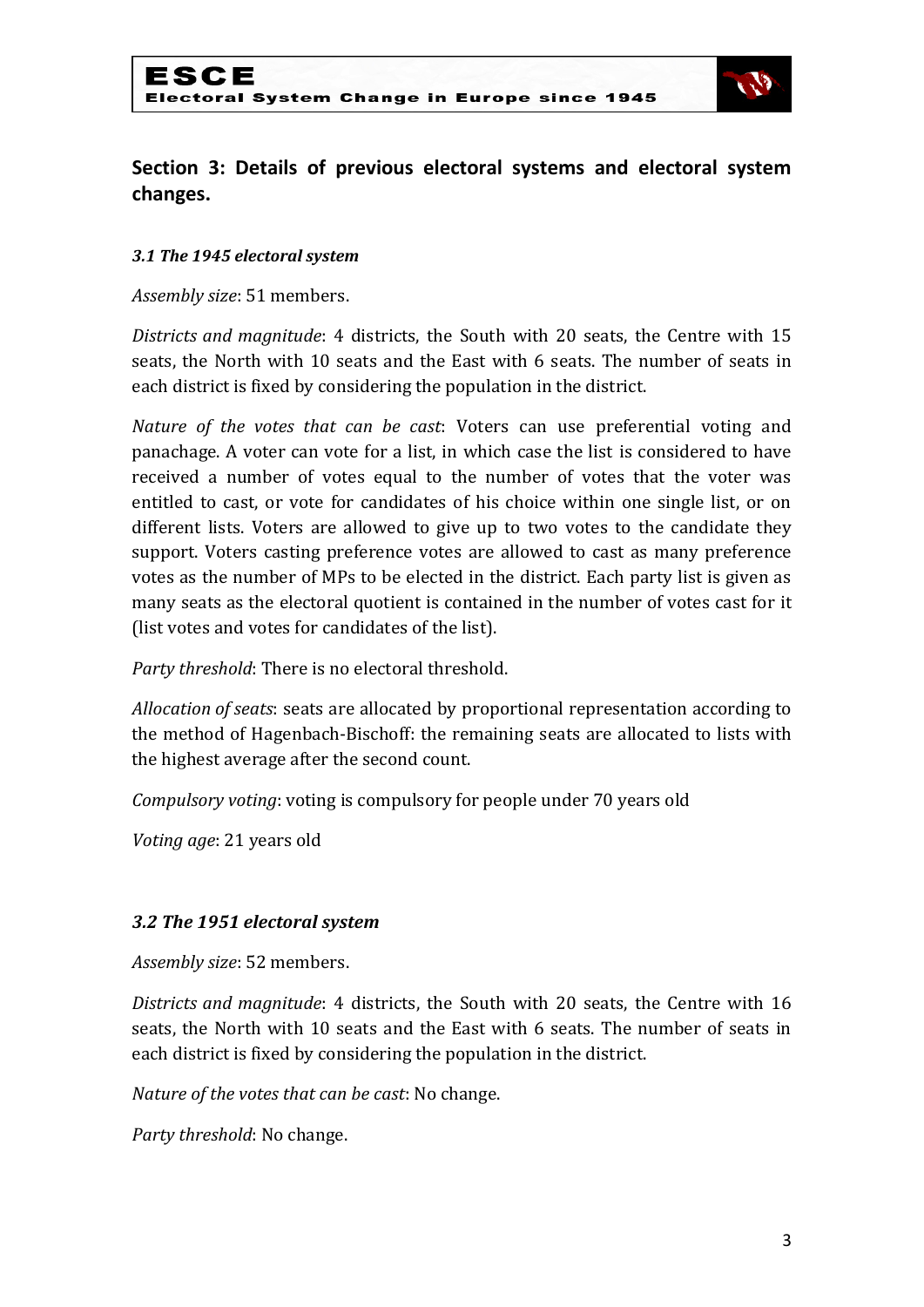

*Allocation of seats*: No change.

# *3.3 The 1964 electoral system*

*Assembly size*: 56 members.

*Districts and magnitude*: 4 districts, the South with 23 seats, the Centre with 18 seats, the North with 9 seats and the East with 6 seats. The number of seats in each district is fixed by considering the population in the district.

*Nature of the votes that can be cast*: No change.

*Party threshold*: No change.

*Allocation of seats*: No change.

## *3.4 The 1972 electoral system*

*Assembly size*: no change.

*Districts and magnitude*: no change.

*Nature of the votes that can be cast*: No change.

*Party threshold*: No change.

*Allocation of seats*: No change.

*Voting age*: lowered from 21 to 18 years old.

#### *3.5 The 1974 electoral system*

*Assembly size*: 59 members.

*Districts and magnitude*: 4 districts, the South with 24 seats, the Centre with 20 seats, the North with 9 seats and the East with 6 seats. The number of seats in each district is fixed by considering the population in the district.

*Nature of the votes that can be cast*: No change.

*Party threshold*: No change.

*Allocation of seats*: No change.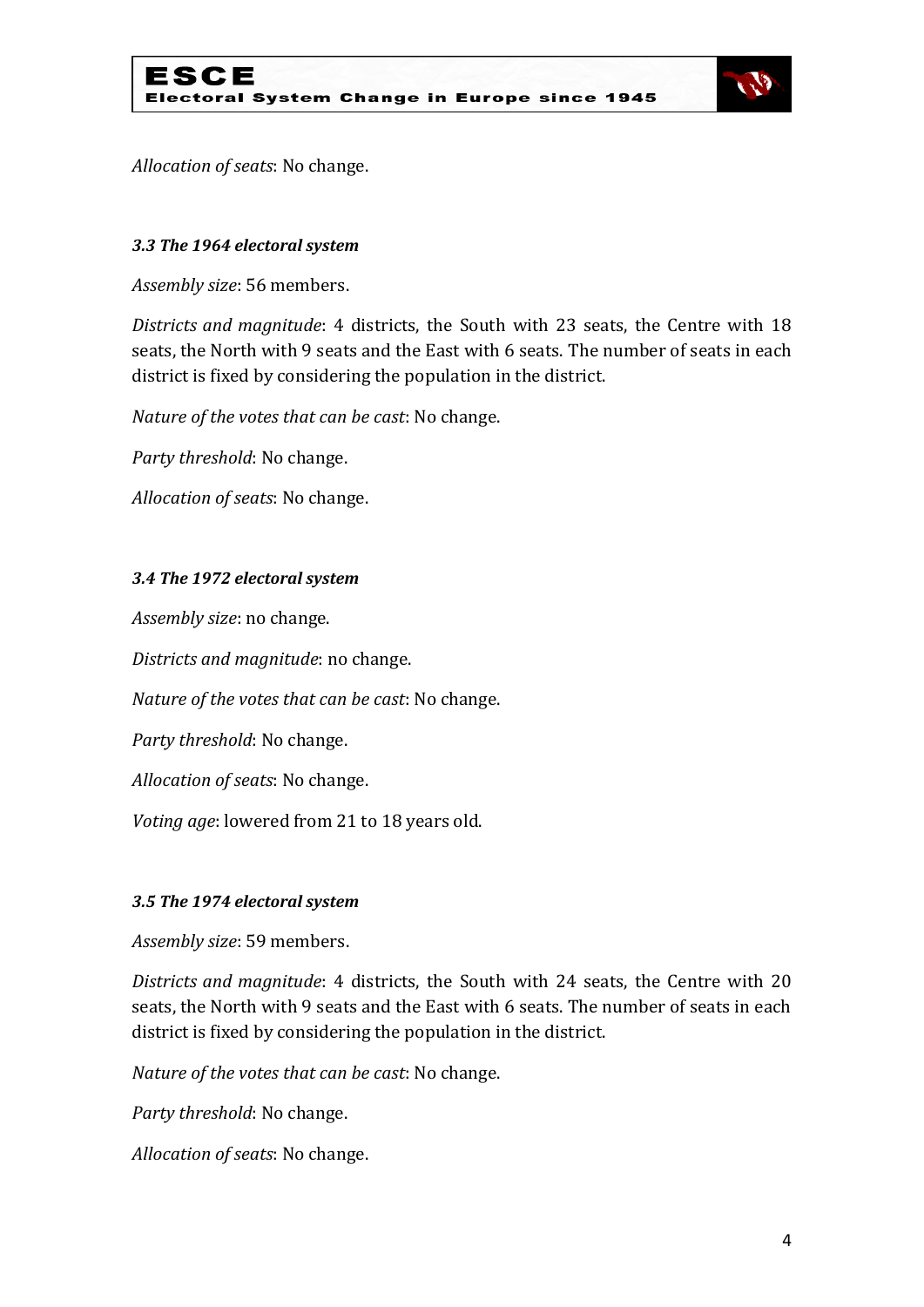

# *3.6 The 1984 electoral system*

*Assembly size*: 64 members.

*Districts and magnitude*: 4 districts, the South with 25 seats, the Centre with 23 seats, the North with 9 seats and the East with 7 seats. The number of seats in each district is fixed by considering the population in the district.

*Nature of the votes that can be cast*: No change.

*Party threshold*: No change.

*Allocation of seats*: No change.

## *3.7 The 1989 electoral system*

The Constitution was amended in 1988 (20 December 1988) in order to set a fixed number of members of the Chamber of Deputies (60 members) and to abandon the mechanism of adaptation of the allocation of seats among district on basis of changes in the population living in each of the four districts. The main motivation was that seats were allocated among districts taking into account the population living in each of the districts, meaning eligible voters but also Luxemburg citizens non eligible to vote as well as foreign residents. With the growing number of foreign residents, it was a source of political debate.

*Assembly size*: 60 members.

*Districts and magnitude*: 4 districts, the South with 23 seats, the Centre with 21 seats, the North with 9 seats and the East with 7 seats. The number of seats in each district is fixed by considering the population in the district.

*Nature of the votes that can be cast*: No change.

*Party threshold*: No change.

*Allocation of seats*: No change.